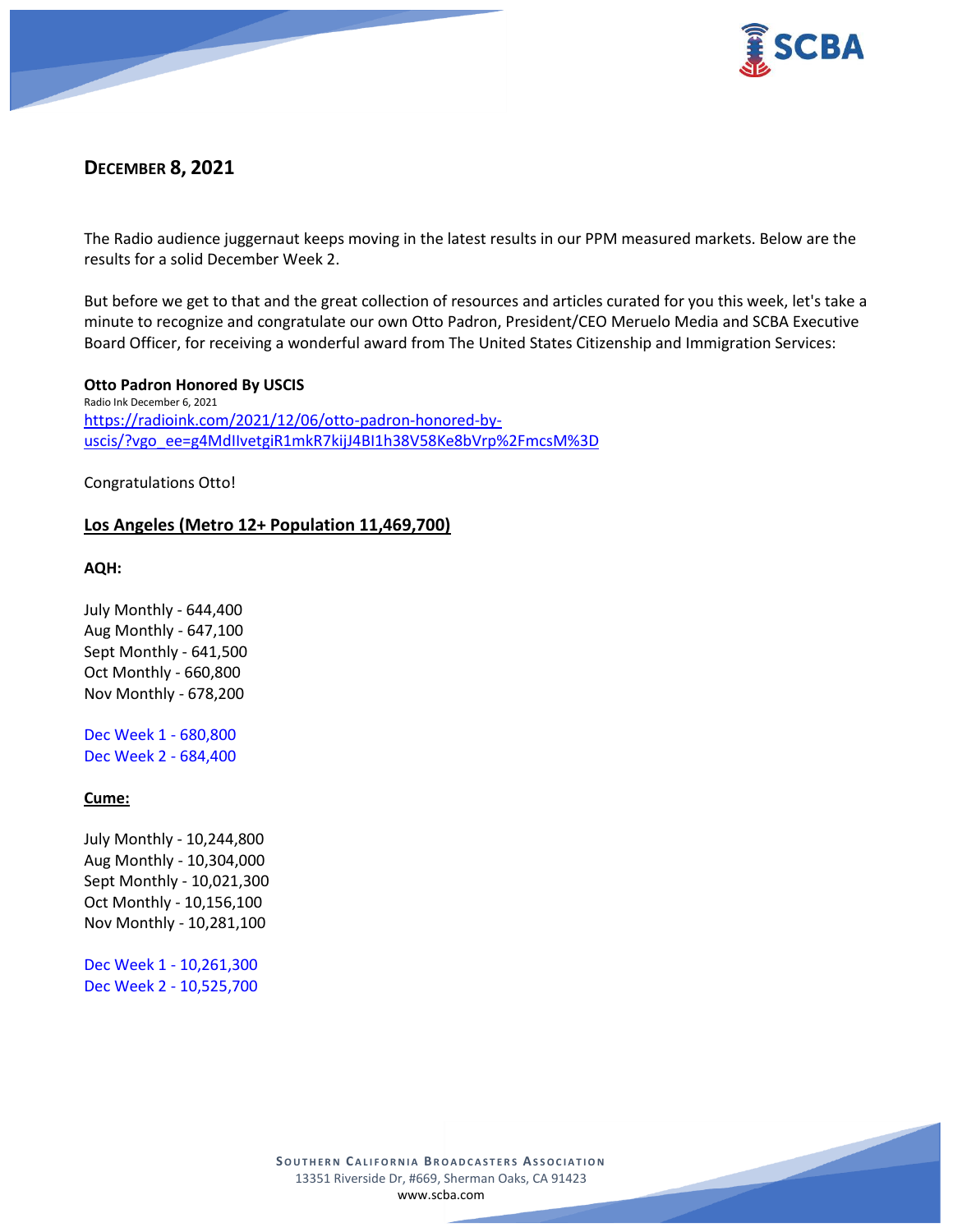



# **Riverside/San Bernardino (Metro 12+ Population 2,145,300)**

#### **AQH:**

July Monthly - 104,500 Aug Monthly - 108,900 Sept Monthly - 114,600 Oct Monthly - 116,900 Nov Monthly - 119,700

Dec Week 1 - 125,200 Dec Week 2 - 118,000

### **Cume:**

July Monthly - 1,929,800 Aug Monthly - 1,881,700 Sept Monthly - 1,897,900 Oct Monthly - 1,928,200 Nov Monthly - 1,936,300

Dec Week 1 - 1,900,100 Dec Week 2 - 1,901,500

### **San Diego (Metro 12+ Population 2,873,100)**

#### **AQH:**

July Monthly - 119,700 Aug Monthly - 129,100 Sept Monthly - 137,300 Oct Monthly - 136,000 Nov Monthly - 141,400

Dec Week 1 - 136,800 Dec Week 2 - 136,900

### **Cume:**

July Monthly - 2,363,700 Aug Monthly - 2,399,900 Sept Monthly - 2,448,400 Oct Monthly - 2,516,600 Nov Monthly - 2,481,400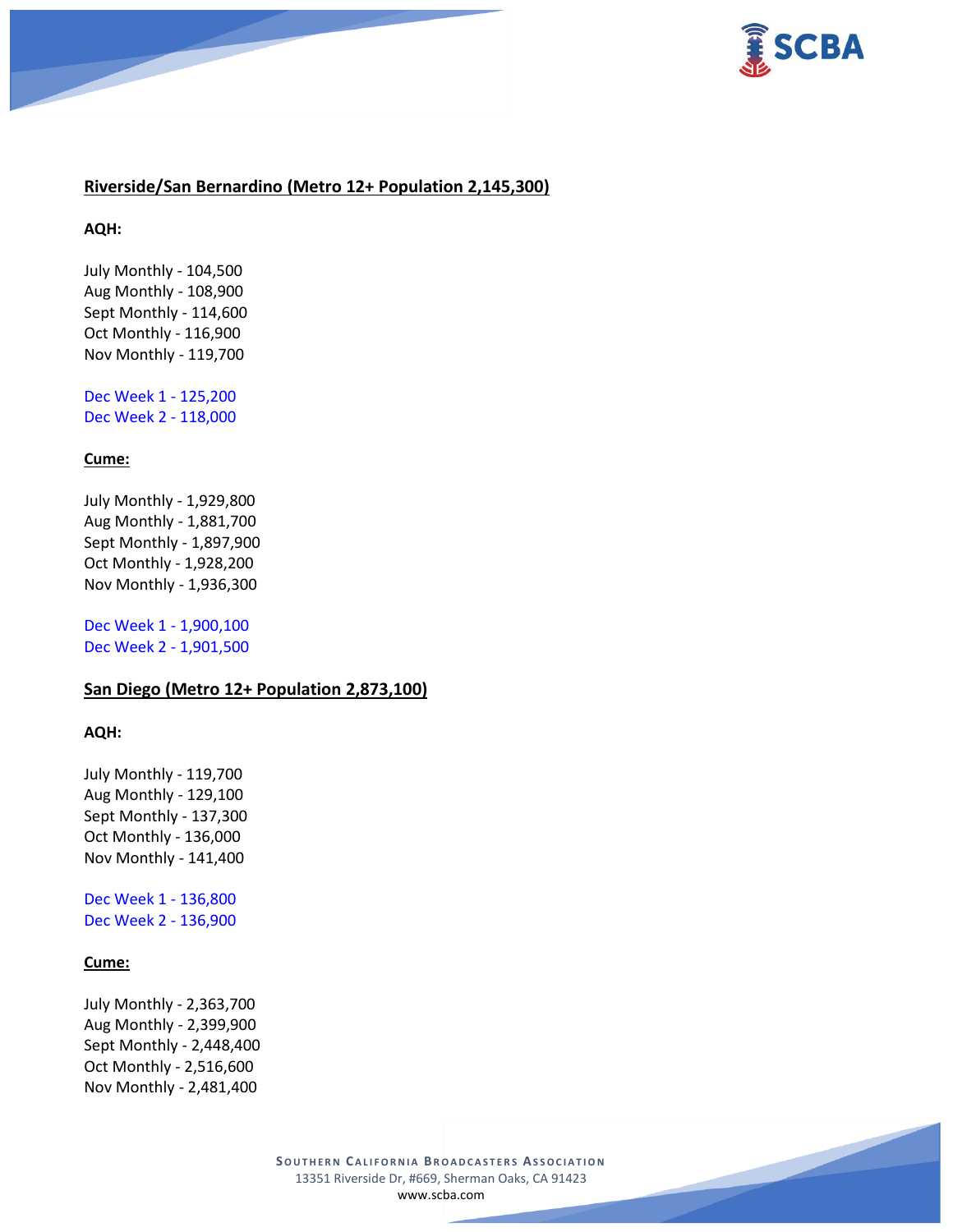



Dec Week 1 - 2,533,700 Dec Week 2 - 2,527,400

**The more that you read, the more things you will know. The more that you learn, the more places you'll go.** - Dr. Seuss

### **RESOURCES AND ARTICLES OF INTEREST TO SALES AND ADVERTISERS**

**A Big Retailer Takes A Commanding Spot Lead**

Radio - Television Business Report December 7, 2021 <https://www.rbr.com/mm-spot-10-v-tv/>

#### **Advertiser Use And Interest In Podcast Advertising Hits New Highs, Survey Finds.**

Inside Radio (Cumulus/Signal Hill Insights) December 7, 2021 [http://www.insideradio.com/podcastnewsdaily/advertiser-use-and-interest-in-podcast-advertising-hits-new](http://www.insideradio.com/podcastnewsdaily/advertiser-use-and-interest-in-podcast-advertising-hits-new-highs-survey-finds/article_1d6ec182-5786-11ec-9d39-070599436843.html)[highs-survey-finds/article\\_1d6ec182-5786-11ec-9d39-070599436843.html](http://www.insideradio.com/podcastnewsdaily/advertiser-use-and-interest-in-podcast-advertising-hits-new-highs-survey-finds/article_1d6ec182-5786-11ec-9d39-070599436843.html)

### **Good Sign For Holiday Listening As Downloads Recover More Than The Thanksgiving Dip.**

Inside Radio (PODTRAC) December 7, 2021 [http://www.insideradio.com/podcastnewsdaily/good-sign-for-holiday-listening-as-downloads-recover-more](http://www.insideradio.com/podcastnewsdaily/good-sign-for-holiday-listening-as-downloads-recover-more-than-the-thanksgiving-dip/article_7ed96752-5785-11ec-93f8-2bddd792b5a2.html)[than-the-thanksgiving-dip/article\\_7ed96752-5785-11ec-93f8-2bddd792b5a2.html](http://www.insideradio.com/podcastnewsdaily/good-sign-for-holiday-listening-as-downloads-recover-more-than-the-thanksgiving-dip/article_7ed96752-5785-11ec-93f8-2bddd792b5a2.html)

#### **Why Are Podcasts So Popular?**

MediaPost December 7, 2021 [https://www.mediapost.com/publications/article/369203/why-are-podcasts-so](https://www.mediapost.com/publications/article/369203/why-are-podcasts-so-popular.html?utm_source=newsletter&utm_medium=email&utm_content=readmore&utm_campaign=124542&hashid=13ziehw8S-6SGyiO6J0RFg)[popular.html?utm\\_source=newsletter&utm\\_medium=email&utm\\_content=readmore&utm\\_campaign=124542](https://www.mediapost.com/publications/article/369203/why-are-podcasts-so-popular.html?utm_source=newsletter&utm_medium=email&utm_content=readmore&utm_campaign=124542&hashid=13ziehw8S-6SGyiO6J0RFg) [&hashid=13ziehw8S-6SGyiO6J0RFg](https://www.mediapost.com/publications/article/369203/why-are-podcasts-so-popular.html?utm_source=newsletter&utm_medium=email&utm_content=readmore&utm_campaign=124542&hashid=13ziehw8S-6SGyiO6J0RFg)

# **Jack in the Box to acquire Del Taco for \$575 million**

Chain Store Age December 6, 2021 [https://chainstoreage.com/jack-box-acquire-del-taco-575](https://chainstoreage.com/jack-box-acquire-del-taco-575-million?oly_enc_id=8319H4585489H7M&utm_source=omeda&utm_medium=email&utm_campaign=NL_CSA+Day+Breaker&utm_keyword=) [million?oly\\_enc\\_id=8319H4585489H7M&utm\\_source=omeda&utm\\_medium=email&utm\\_campaign=NL\\_CSA+D](https://chainstoreage.com/jack-box-acquire-del-taco-575-million?oly_enc_id=8319H4585489H7M&utm_source=omeda&utm_medium=email&utm_campaign=NL_CSA+Day+Breaker&utm_keyword=) [ay+Breaker&utm\\_keyword=](https://chainstoreage.com/jack-box-acquire-del-taco-575-million?oly_enc_id=8319H4585489H7M&utm_source=omeda&utm_medium=email&utm_campaign=NL_CSA+Day+Breaker&utm_keyword=)

#### **Retail sales reached pre-pandemic levels before December, says NPD**

Chain Store Age December 6, 2021 [https://chainstoreage.com/retail-sales-reached-pre-pandemic-levels-december-says](https://chainstoreage.com/retail-sales-reached-pre-pandemic-levels-december-says-npd?utm_source=omeda&utm_medium=email&utm_campaign=NL_CSA+Day+Breaker&utm_keyword=&oly_enc_id=8319H4585489H7M)[npd?utm\\_source=omeda&utm\\_medium=email&utm\\_campaign=NL\\_CSA+Day+Breaker&utm\\_keyword=&oly\\_en](https://chainstoreage.com/retail-sales-reached-pre-pandemic-levels-december-says-npd?utm_source=omeda&utm_medium=email&utm_campaign=NL_CSA+Day+Breaker&utm_keyword=&oly_enc_id=8319H4585489H7M) [c\\_id=8319H4585489H7M](https://chainstoreage.com/retail-sales-reached-pre-pandemic-levels-december-says-npd?utm_source=omeda&utm_medium=email&utm_campaign=NL_CSA+Day+Breaker&utm_keyword=&oly_enc_id=8319H4585489H7M)

#### **Report: Car Radio Still The Main Source For Listening To Music.**

Inside Radio (YouGov Profiles) December 6, 2021 [http://www.insideradio.com/free/report-car-radio-still-the-main-source-for-listening-to](http://www.insideradio.com/free/report-car-radio-still-the-main-source-for-listening-to-music/article_0107b8e0-566a-11ec-b56f-ab283ec1accd.html)[music/article\\_0107b8e0-566a-11ec-b56f-ab283ec1accd.html](http://www.insideradio.com/free/report-car-radio-still-the-main-source-for-listening-to-music/article_0107b8e0-566a-11ec-b56f-ab283ec1accd.html)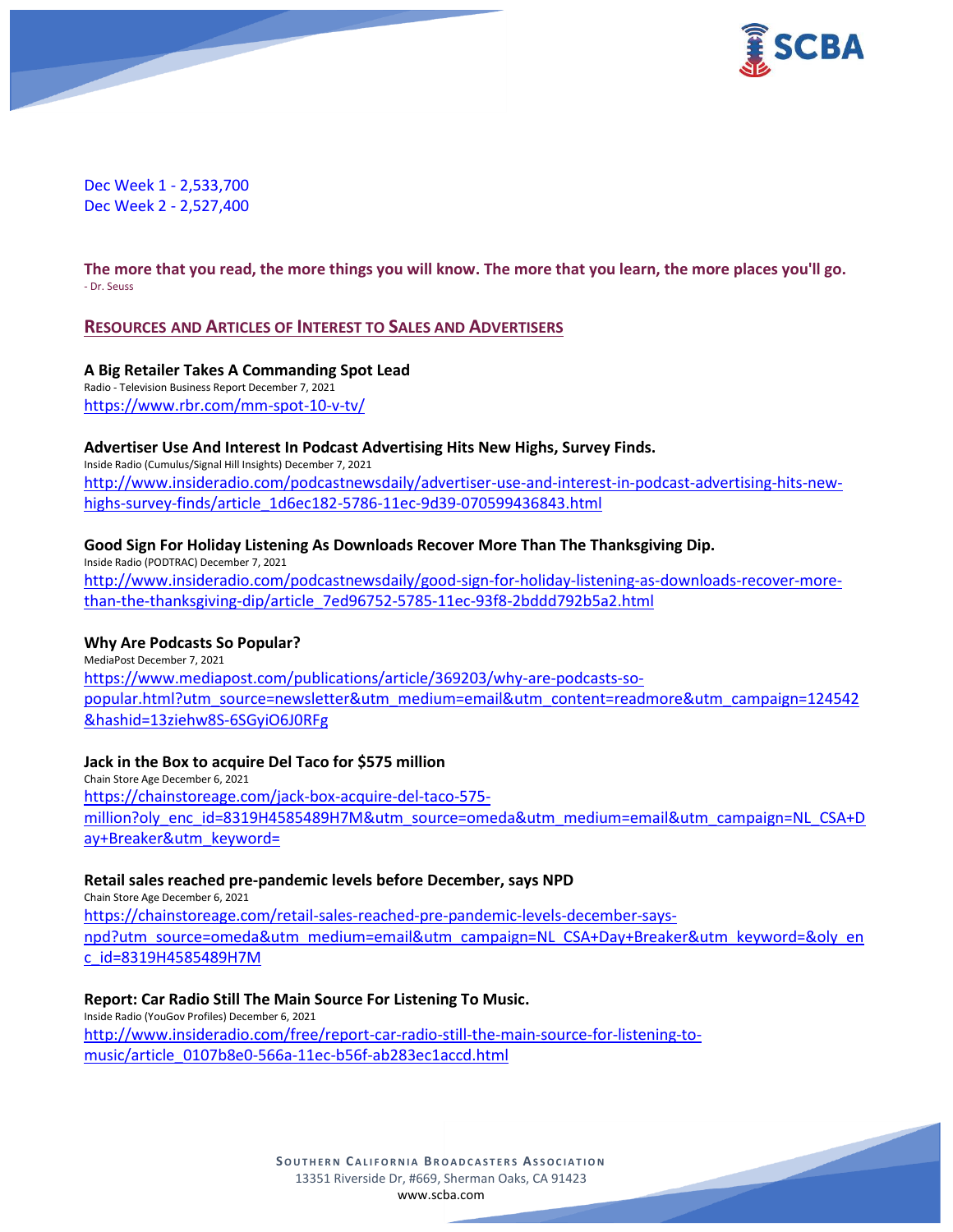



#### **Podcast Listening Soars, According To Latest Edison 'Share Of Ear' Data.**

Inside Radio (Edison Research) December 6, 2021 [http://www.insideradio.com/free/podcast-listening-soars-according-to-latest-edison-share-of-ear](http://www.insideradio.com/free/podcast-listening-soars-according-to-latest-edison-share-of-ear-data/article_3d68afba-566a-11ec-8a5c-5364b48fefdb.html)[data/article\\_3d68afba-566a-11ec-8a5c-5364b48fefdb.html](http://www.insideradio.com/free/podcast-listening-soars-according-to-latest-edison-share-of-ear-data/article_3d68afba-566a-11ec-8a5c-5364b48fefdb.html)

### **Growing Sales In A Tight Labor Market – Part 1**

Radio Ink December 6, 2021 <https://radioink.com/2021/12/06/growing-sales-in-a-tight-labor-market-part-1/>

### **PPM Trends: Cume, AQH Stay At Levels In Line With March 2020.**

Inside Radio (Nielsen Insights) December 6, 2021 [http://www.insideradio.com/free/ppm-trends-cume-aqh-stay-at-levels-in-line-with-march-](http://www.insideradio.com/free/ppm-trends-cume-aqh-stay-at-levels-in-line-with-march-2020/article_deb43178-566a-11ec-bbeb-af99f66dcbea.html)[2020/article\\_deb43178-566a-11ec-bbeb-af99f66dcbea.html](http://www.insideradio.com/free/ppm-trends-cume-aqh-stay-at-levels-in-line-with-march-2020/article_deb43178-566a-11ec-bbeb-af99f66dcbea.html)

### **4 Tips to Get Past the Gatekeeper**

SalesFuel December 4, 2021 <https://salesfuel.com/4-tips-to-get-past-the-gatekeeper/>

### **Lost Contacts, New Sales Opportunities Amid "Great Reshuffle"**

SalesFuel December 4, 2021 <https://salesfuel.com/lost-contacts-new-sales-opportunities-amid-great-reshuffle/>

#### **How to Build Trust with Your Customers in Sales**

SalesFuel December 4, 2021 <https://salesfuel.com/how-to-build-trust-with-your-customers-in-sales/>

#### **17 Digital Marketing Terms Everyone Should Know**

Associations Now December 3, 2021 <https://associationsnow.com/2021/12/17-digital-marketing-terms-everyone-should-know/>

# **Holiday sales could beat forecast despite inflation, COVID, says NRF economist**

Chain Store Age December 3, 2021 [https://chainstoreage.com/holiday-sales-could-beat-forecast-despite-inflation-covid-says-nrf](https://chainstoreage.com/holiday-sales-could-beat-forecast-despite-inflation-covid-says-nrf-economist?oly_enc_id=8319H4585489H7M&utm_source=omeda&utm_medium=email&utm_campaign=NL_CSA+Day+Breaker&utm_keyword=)[economist?oly\\_enc\\_id=8319H4585489H7M&utm\\_source=omeda&utm\\_medium=email&utm\\_campaign=NL\\_CS](https://chainstoreage.com/holiday-sales-could-beat-forecast-despite-inflation-covid-says-nrf-economist?oly_enc_id=8319H4585489H7M&utm_source=omeda&utm_medium=email&utm_campaign=NL_CSA+Day+Breaker&utm_keyword=) [A+Day+Breaker&utm\\_keyword=](https://chainstoreage.com/holiday-sales-could-beat-forecast-despite-inflation-covid-says-nrf-economist?oly_enc_id=8319H4585489H7M&utm_source=omeda&utm_medium=email&utm_campaign=NL_CSA+Day+Breaker&utm_keyword=)

#### **More Ad Buyers Are Looking To Tap Into Podcast Personalities.**

Inside Radio (Cadence13) December 3, 2021 [http://www.insideradio.com/podcastnewsdaily/more-ad-buyers-are-looking-to-tap-into-podcast](http://www.insideradio.com/podcastnewsdaily/more-ad-buyers-are-looking-to-tap-into-podcast-personalities/article_96c83090-5461-11ec-bd7c-afec190ac666.html)[personalities/article\\_96c83090-5461-11ec-bd7c-afec190ac666.html](http://www.insideradio.com/podcastnewsdaily/more-ad-buyers-are-looking-to-tap-into-podcast-personalities/article_96c83090-5461-11ec-bd7c-afec190ac666.html)

#### **Radio Is 'Super-Sized' Ad Medium for Fast-Food Restaurants.**

Inside Radio (The Media Audit) December 3, 2021 [http://www.insideradio.com/free/radio-is-super-sized-ad-medium-for-fast-food-restaurants/article\\_fd3e1b60-](http://www.insideradio.com/free/radio-is-super-sized-ad-medium-for-fast-food-restaurants/article_fd3e1b60-5401-11ec-a6fd-4bf30f7ce819.html) [5401-11ec-a6fd-4bf30f7ce819.html](http://www.insideradio.com/free/radio-is-super-sized-ad-medium-for-fast-food-restaurants/article_fd3e1b60-5401-11ec-a6fd-4bf30f7ce819.html)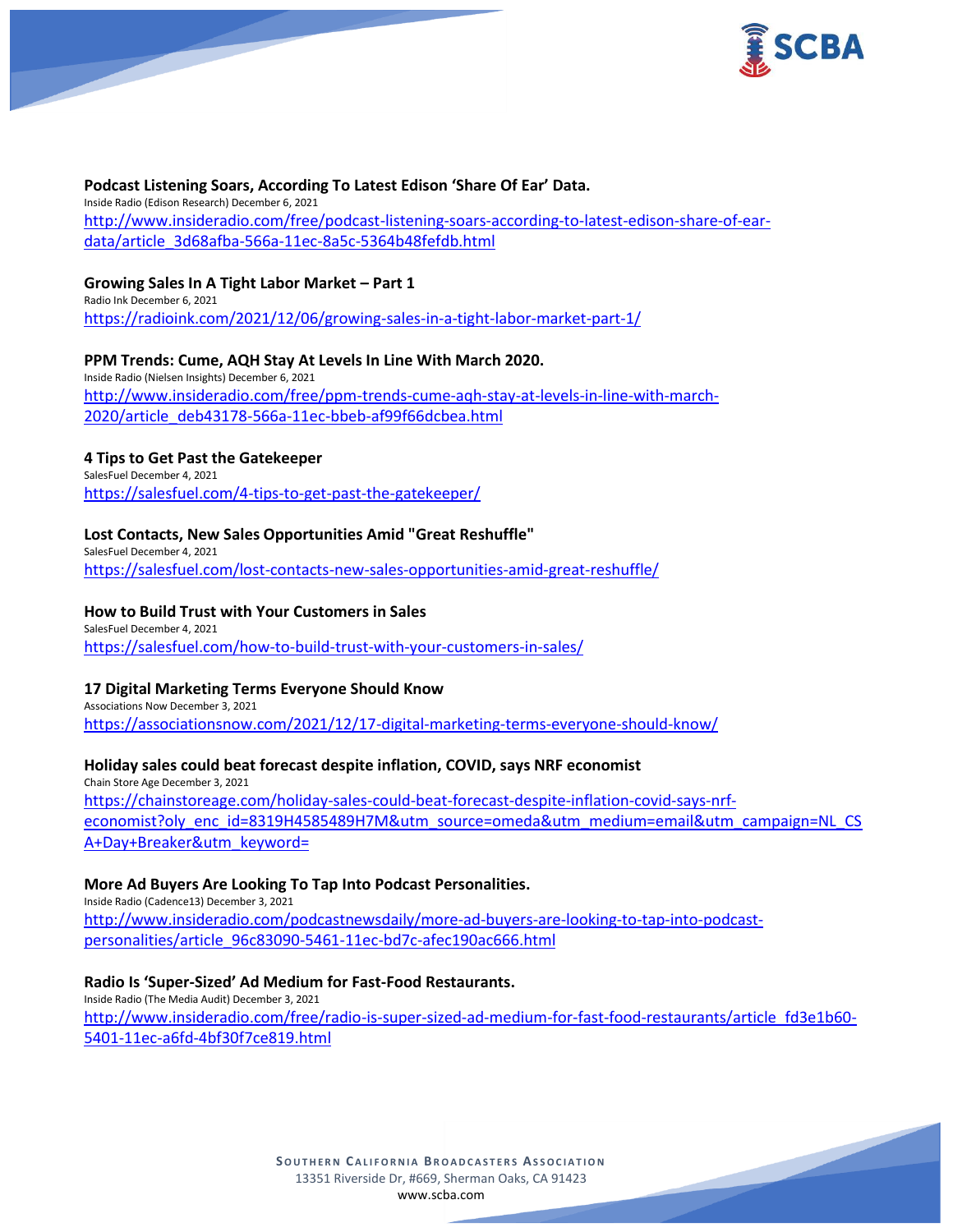



# **Always Be Closing? Yes – But Without Slamming The Door | The Evolution Of Sales (Past, Present & Future)** allwork December 3, 2021 (orig. November 19, 2021)

[https://allwork.space/2021/11/always-be-closing-yes-but-without-slamming-the-door-the-evolution-of-sales](https://allwork.space/2021/11/always-be-closing-yes-but-without-slamming-the-door-the-evolution-of-sales-past-present-future/)[past-present-future/](https://allwork.space/2021/11/always-be-closing-yes-but-without-slamming-the-door-the-evolution-of-sales-past-present-future/)

### **How to Create Sales Sequences Your Reps Will Actually Use**

Sales Hacker December 3, 2021 (orig. November 22, 2021 <https://www.saleshacker.com/sales-sequences-reps-will-use/> | Sales Hacker <https://www.saleshacker.com/sales-sequences-reps-will-use/>

### **Crossing the Finish Line: How Audio Out of Home Helps Brands Make the Sale**

ADWEEK December 1, 2021 [https://www.adweek.com/performance-marketing/crossing-the-finish-line-how-audio-out-of-home-helps](https://www.adweek.com/performance-marketing/crossing-the-finish-line-how-audio-out-of-home-helps-brands-make-the-sale/?utm_content=position_2&utm_source=postup&utm_medium=email&utm_campaign=Commerce_Newsletter_211203121552&lyt_id=1385784)[brands-make-the](https://www.adweek.com/performance-marketing/crossing-the-finish-line-how-audio-out-of-home-helps-brands-make-the-sale/?utm_content=position_2&utm_source=postup&utm_medium=email&utm_campaign=Commerce_Newsletter_211203121552&lyt_id=1385784)[sale/?utm\\_content=position\\_2&utm\\_source=postup&utm\\_medium=email&utm\\_campaign=Commerce\\_Newsle](https://www.adweek.com/performance-marketing/crossing-the-finish-line-how-audio-out-of-home-helps-brands-make-the-sale/?utm_content=position_2&utm_source=postup&utm_medium=email&utm_campaign=Commerce_Newsletter_211203121552&lyt_id=1385784) [tter\\_211203121552&lyt\\_id=1385784](https://www.adweek.com/performance-marketing/crossing-the-finish-line-how-audio-out-of-home-helps-brands-make-the-sale/?utm_content=position_2&utm_source=postup&utm_medium=email&utm_campaign=Commerce_Newsletter_211203121552&lyt_id=1385784)

### **Survey Finds Retailers Are Warming Up To Advertising On Podcasts And Digital Radio.**

Inside Radio (Advertiser Perceptions) December 2, 2021 [http://www.insideradio.com/free/survey-finds-retailers-are-warming-up-to-advertising-on-podcasts-and-digital](http://www.insideradio.com/free/survey-finds-retailers-are-warming-up-to-advertising-on-podcasts-and-digital-radio/article_37fcbc58-5343-11ec-879e-cb8222221115.html)[radio/article\\_37fcbc58-5343-11ec-879e-cb8222221115.html](http://www.insideradio.com/free/survey-finds-retailers-are-warming-up-to-advertising-on-podcasts-and-digital-radio/article_37fcbc58-5343-11ec-879e-cb8222221115.html)

# **One-Third Of Black Friday Online Shoppers Were Fake, Study Finds**

MediaPost December 2, 2021 [https://www.mediapost.com/publications/article/369104/one-third-of-black-friday-online-shoppers-were](https://www.mediapost.com/publications/article/369104/one-third-of-black-friday-online-shoppers-were-fak.html?utm_source=newsletter&utm_medium=email&utm_content=readmore&utm_campaign=124495&hashid=MvrWDWYNRcOEFJu_y2GIhQ)[fak.html?utm\\_source=newsletter&utm\\_medium=email&utm\\_content=readmore&utm\\_campaign=124495&has](https://www.mediapost.com/publications/article/369104/one-third-of-black-friday-online-shoppers-were-fak.html?utm_source=newsletter&utm_medium=email&utm_content=readmore&utm_campaign=124495&hashid=MvrWDWYNRcOEFJu_y2GIhQ) [hid=MvrWDWYNRcOEFJu\\_y2GIhQ](https://www.mediapost.com/publications/article/369104/one-third-of-black-friday-online-shoppers-were-fak.html?utm_source=newsletter&utm_medium=email&utm_content=readmore&utm_campaign=124495&hashid=MvrWDWYNRcOEFJu_y2GIhQ)

# **How The Automotive Industry Is Driving Toward A Sustainable Future**

Forbes December 1, 2021 [https://www.forbes.com/sites/sap/2021/12/01/how-the-automotive-industry-is-driving-toward-a-sustainable](https://www.forbes.com/sites/sap/2021/12/01/how-the-automotive-industry-is-driving-toward-a-sustainable-future/?sh=3dab5bad8f1b)[future/?sh=3dab5bad8f1b](https://www.forbes.com/sites/sap/2021/12/01/how-the-automotive-industry-is-driving-toward-a-sustainable-future/?sh=3dab5bad8f1b)

# **RESOURCES AND ARTICLES OF INTEREST TO MANAGERS FOR PLANNING AND FORECASTING:**

**What's Behind 2021's Unprecedented Advertising Expansion.** Inside Radio December 8, 2021 [http://www.insideradio.com/free/what-s-behind-2021-s-unprecedented-advertising](http://www.insideradio.com/free/what-s-behind-2021-s-unprecedented-advertising-expansion/article_1e7f51d0-57ff-11ec-8e65-ff262bb65fbe.html)[expansion/article\\_1e7f51d0-57ff-11ec-8e65-ff262bb65fbe.html](http://www.insideradio.com/free/what-s-behind-2021-s-unprecedented-advertising-expansion/article_1e7f51d0-57ff-11ec-8e65-ff262bb65fbe.html)

#### **Jessica Rosenworcel Wins Full Senate Nomination**

Radio + Television Business Report December 7, 2021 <https://www.rbr.com/thune-no-rosenworcel/>

> **SOUTHERN CALIFORNIA BROADCASTERS ASSOCIATION** 13351 Riverside Dr, #669, Sherman Oaks, CA 91423 [www.scba.com](http://www.scba.com/)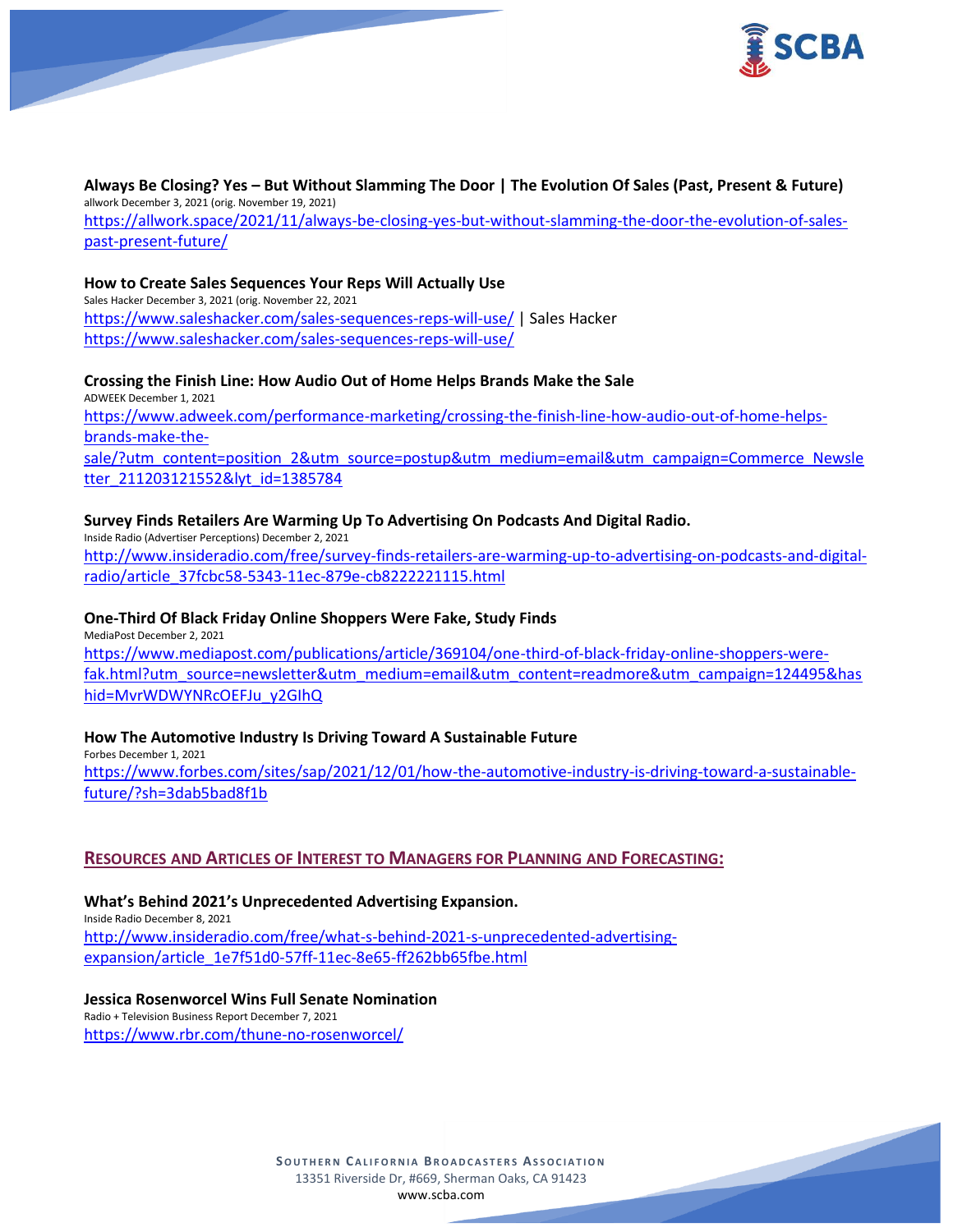



### **The Sports Betting Industry Must Work Together To Prevent Ad Bans.**

Inside Radio (American Gaming Association) December 8, 2021 [http://www.insideradio.com/free/the-sports-betting-industry-must-work-together-to-prevent-ad](http://www.insideradio.com/free/the-sports-betting-industry-must-work-together-to-prevent-ad-bans/article_fe7fdcb0-57fe-11ec-aaff-4b42f82d0be6.html)[bans/article\\_fe7fdcb0-57fe-11ec-aaff-4b42f82d0be6.html](http://www.insideradio.com/free/the-sports-betting-industry-must-work-together-to-prevent-ad-bans/article_fe7fdcb0-57fe-11ec-aaff-4b42f82d0be6.html)

### **150 Newspapers Have Filed Advertising Antitrust Suits Against Facebook, Google**

MediaPost December 8, 2021

[https://www.mediapost.com/publications/article/369238/150-newspapers-have-filed-advertising-antitrust](https://www.mediapost.com/publications/article/369238/150-newspapers-have-filed-advertising-antitrust-su.html)[su.html](https://www.mediapost.com/publications/article/369238/150-newspapers-have-filed-advertising-antitrust-su.html)

# **Big Rocks for Sales Managers to Focus On**

The Center For Sales Strategy (Amanda Meade) December 8, 2021 [https://blog.thecenterforsalesstrategy.com/big-rocks-for-sales-managers-to-focus](https://blog.thecenterforsalesstrategy.com/big-rocks-for-sales-managers-to-focus-on?utm_campaign=subscriber&utm_medium=email&_hsmi=192754540&_hsenc=p2ANqtz-8gGPUVJM8KY1w033tUb2jGF24dVer56JhFENDVXDWb692X0k_pxjXI1Xd5wQvUxk6czDn_x-lFX8WaMntM3YSpc620gQ&utm_content=192754540&utm_source=hs_email)[on?utm\\_campaign=subscriber&utm\\_medium=email&\\_hsmi=192754540&\\_hsenc=p2ANqtz-](https://blog.thecenterforsalesstrategy.com/big-rocks-for-sales-managers-to-focus-on?utm_campaign=subscriber&utm_medium=email&_hsmi=192754540&_hsenc=p2ANqtz-8gGPUVJM8KY1w033tUb2jGF24dVer56JhFENDVXDWb692X0k_pxjXI1Xd5wQvUxk6czDn_x-lFX8WaMntM3YSpc620gQ&utm_content=192754540&utm_source=hs_email)[8gGPUVJM8KY1w033tUb2jGF24dVer56JhFENDVXDWb692X0k\\_pxjXI1Xd5wQvUxk6czDn\\_x](https://blog.thecenterforsalesstrategy.com/big-rocks-for-sales-managers-to-focus-on?utm_campaign=subscriber&utm_medium=email&_hsmi=192754540&_hsenc=p2ANqtz-8gGPUVJM8KY1w033tUb2jGF24dVer56JhFENDVXDWb692X0k_pxjXI1Xd5wQvUxk6czDn_x-lFX8WaMntM3YSpc620gQ&utm_content=192754540&utm_source=hs_email)[lFX8WaMntM3YSpc620gQ&utm\\_content=192754540&utm\\_source=hs\\_email](https://blog.thecenterforsalesstrategy.com/big-rocks-for-sales-managers-to-focus-on?utm_campaign=subscriber&utm_medium=email&_hsmi=192754540&_hsenc=p2ANqtz-8gGPUVJM8KY1w033tUb2jGF24dVer56JhFENDVXDWb692X0k_pxjXI1Xd5wQvUxk6czDn_x-lFX8WaMntM3YSpc620gQ&utm_content=192754540&utm_source=hs_email)

# **Agency Forecasters See Audio Ad Rebound Continuing In 2022.**

Inside Radio December 7, 2021 [http://www.insideradio.com/free/agency-forecasters-see-audio-ad-rebound-continuing-in-](http://www.insideradio.com/free/agency-forecasters-see-audio-ad-rebound-continuing-in-2022/article_7bda3bc4-5732-11ec-a8c3-7f30a9031bf7.html)[2022/article\\_7bda3bc4-5732-11ec-a8c3-7f30a9031bf7.html](http://www.insideradio.com/free/agency-forecasters-see-audio-ad-rebound-continuing-in-2022/article_7bda3bc4-5732-11ec-a8c3-7f30a9031bf7.html)

# **New Sales Study Suggests Best Strategies As Workers 'Hit The Reset Button.'**

Inside Radio (The Center For Sales Strategy) December 8, 2021 [http://www.insideradio.com/free/new-sales-study-suggests-best-strategies-as-workers-hit-the-reset](http://www.insideradio.com/free/new-sales-study-suggests-best-strategies-as-workers-hit-the-reset-button/article_d9ffc7c4-57fe-11ec-81b4-4716b6b973b4.html)[button/article\\_d9ffc7c4-57fe-11ec-81b4-4716b6b973b4.html](http://www.insideradio.com/free/new-sales-study-suggests-best-strategies-as-workers-hit-the-reset-button/article_d9ffc7c4-57fe-11ec-81b4-4716b6b973b4.html)

# The Center For Sales Strategy 2021 Media Sales Report.

**ATTACHMENT**: [The 2021 Media Sales Report](https://scba.com/wp-content/uploads/2021/12/The-2021-Media-Sales-Report.pdf)

# **The Demographics, They Are A Changin'**

Jacobs Media Strategies (Fred Jacobs) December 7, 2021 <https://jacobsmedia.com/the-demographics-they-are-a-changin/>

# **Digital Audio Subscription Revenue Peaks, Says New eMarketer Forecast.**

Inside Radio (eMarketer) December 8, 2021 [http://www.insideradio.com/free/digital-audio-subscription-revenue-peaks-says-new-emarketer](http://www.insideradio.com/free/digital-audio-subscription-revenue-peaks-says-new-emarketer-forecast/article_9deb242c-57fe-11ec-b197-a319a068f897.html)[forecast/article\\_9deb242c-57fe-11ec-b197-a319a068f897.html](http://www.insideradio.com/free/digital-audio-subscription-revenue-peaks-says-new-emarketer-forecast/article_9deb242c-57fe-11ec-b197-a319a068f897.html)

**Advertising Market Keeps Growing Much Faster Than Expected, Forecasters Say E-commerce is proving to be a boon for digital advertising, according to Zenith** WSJ December 6, 2021

[https://www.wsj.com/articles/advertising-market-keeps-growing-much-faster-than-expected-forecasters-say-](https://www.wsj.com/articles/advertising-market-keeps-growing-much-faster-than-expected-forecasters-say-11638784800)[11638784800](https://www.wsj.com/articles/advertising-market-keeps-growing-much-faster-than-expected-forecasters-say-11638784800)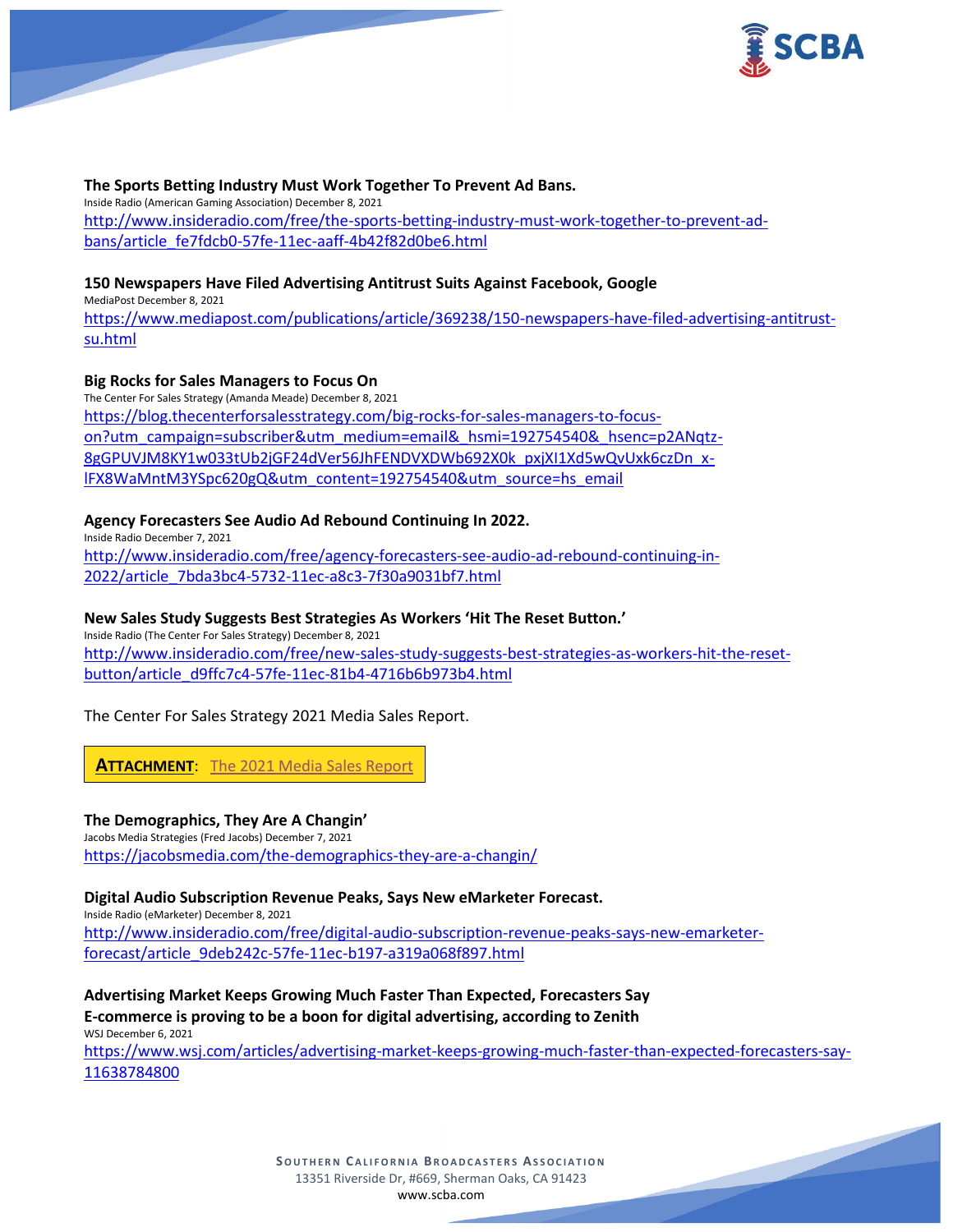

**Radio VS Digital** Radio Ink (Mike McVay) December 6, 2021 <https://radioink.com/2021/12/06/radio-vs-digital/>

### **Dr. Oz Decides to Run for the Senate – What to Do When Your On-Air Employee Decides to Run for Public Office**

Broadcast Law Blog (David Oxenford) December 2, 2021 [https://www.broadcastlawblog.com/2021/12/articles/dr-oz-decides-to-run-for-the-senate-what-to-do-when](https://www.broadcastlawblog.com/2021/12/articles/dr-oz-decides-to-run-for-the-senate-what-to-do-when-your-on-air-employee-decides-to-run-for-public-office/#more-7860)[your-on-air-employee-decides-to-run-for-public-office/#more-7860](https://www.broadcastlawblog.com/2021/12/articles/dr-oz-decides-to-run-for-the-senate-what-to-do-when-your-on-air-employee-decides-to-run-for-public-office/#more-7860)

### **After This Year's 8.4% Rebound, Global Broadcast Radio Poised to Jump 3.5% In 2022.**

Inside Radio (WARC) December 6, 2021 [http://www.insideradio.com/free/after-this-year-s-8-4-rebound-global-broadcast-radio-poised-to-jump-3-](http://www.insideradio.com/free/after-this-year-s-8-4-rebound-global-broadcast-radio-poised-to-jump-3-5/article_ba05889a-566a-11ec-a7d5-77a3bf4abf16.html) [5/article\\_ba05889a-566a-11ec-a7d5-77a3bf4abf16.html](http://www.insideradio.com/free/after-this-year-s-8-4-rebound-global-broadcast-radio-poised-to-jump-3-5/article_ba05889a-566a-11ec-a7d5-77a3bf4abf16.html)

# **GroupM ad revenue 2022 report: 'surprising growth' and 'probably' no pandemic impact**

The Drum December 6, 2021 [https://www.thedrum.com/news/2021/12/06/groupm-ad-revenue-2022-report-surprising-growth-and](https://www.thedrum.com/news/2021/12/06/groupm-ad-revenue-2022-report-surprising-growth-and-probably-no-pandemic-impact?utm_campaign=Newsletter_Daily_US&utm_source=pardot&utm_medium=email)[probably-no-pandemic-impact?utm\\_campaign=Newsletter\\_Daily\\_US&utm\\_source=pardot&utm\\_medium=email](https://www.thedrum.com/news/2021/12/06/groupm-ad-revenue-2022-report-surprising-growth-and-probably-no-pandemic-impact?utm_campaign=Newsletter_Daily_US&utm_source=pardot&utm_medium=email)

### **Adthos: A Glimpse Into The Future of Audio Advertising**

Radio Ink December 6, 2021 [https://radioink.com/2021/12/06/sponsored-adthos-a-glimpse-into-the-future-of-audio](https://radioink.com/2021/12/06/sponsored-adthos-a-glimpse-into-the-future-of-audio-advertising/?vgo_ee=g4MdIIvetgiR1mkR7kijJ4BI1h38V58Ke8bVrp%2FmcsM%3D)[advertising/?vgo\\_ee=g4MdIIvetgiR1mkR7kijJ4BI1h38V58Ke8bVrp%2FmcsM%3D](https://radioink.com/2021/12/06/sponsored-adthos-a-glimpse-into-the-future-of-audio-advertising/?vgo_ee=g4MdIIvetgiR1mkR7kijJ4BI1h38V58Ke8bVrp%2FmcsM%3D)

#### **One, Two, Or Three?**

Radio Ink (Rick Fink) December 6, 2021 [https://radioink.com/2021/12/06/one-two-or](https://radioink.com/2021/12/06/one-two-or-three/?vgo_ee=g4MdIIvetgiR1mkR7kijJ4BI1h38V58Ke8bVrp%2FmcsM%3D)[three/?vgo\\_ee=g4MdIIvetgiR1mkR7kijJ4BI1h38V58Ke8bVrp%2FmcsM%3D](https://radioink.com/2021/12/06/one-two-or-three/?vgo_ee=g4MdIIvetgiR1mkR7kijJ4BI1h38V58Ke8bVrp%2FmcsM%3D)

#### **New Lessons Of Covid For Your Sales Team**

Radio Ink (Loyd Ford) December 6, 2021 [https://radioink.com/2021/12/06/new-lessons-of-covid-for-your-sales](https://radioink.com/2021/12/06/new-lessons-of-covid-for-your-sales-team/?vgo_ee=g4MdIIvetgiR1mkR7kijJ4BI1h38V58Ke8bVrp%2FmcsM%3D)[team/?vgo\\_ee=g4MdIIvetgiR1mkR7kijJ4BI1h38V58Ke8bVrp%2FmcsM%3D](https://radioink.com/2021/12/06/new-lessons-of-covid-for-your-sales-team/?vgo_ee=g4MdIIvetgiR1mkR7kijJ4BI1h38V58Ke8bVrp%2FmcsM%3D)

### **Google Updates Political Ads Content Policies**

MediaPost December 6, 2021 [https://www.mediapost.com/publications/article/369169/google-updates-political-ads-content](https://www.mediapost.com/publications/article/369169/google-updates-political-ads-content-policies.html?utm_source=newsletter&utm_medium=email&utm_content=headline&utm_campaign=124533&hashid=MvrWDWYNRcOEFJu_y2GIhQ)[policies.html?utm\\_source=newsletter&utm\\_medium=email&utm\\_content=headline&utm\\_campaign=124533&](https://www.mediapost.com/publications/article/369169/google-updates-political-ads-content-policies.html?utm_source=newsletter&utm_medium=email&utm_content=headline&utm_campaign=124533&hashid=MvrWDWYNRcOEFJu_y2GIhQ) [hashid=MvrWDWYNRcOEFJu\\_y2GIhQ](https://www.mediapost.com/publications/article/369169/google-updates-political-ads-content-policies.html?utm_source=newsletter&utm_medium=email&utm_content=headline&utm_campaign=124533&hashid=MvrWDWYNRcOEFJu_y2GIhQ)

# **While National TV Ad Revenues Flow To Streamers, Broadband Platforms, Ad Count May Change**

MediaPost December 6, 2021 [https://www.mediapost.com/publications/article/369133/while-national-tv-ad-revs-flow-to-streamers](https://www.mediapost.com/publications/article/369133/while-national-tv-ad-revs-flow-to-streamers-broad.html?utm_source=newsletter&utm_medium=email&utm_content=readmore&utm_campaign=124521&hashid=GkaoK9PSSKGhs-uNohSxFw)[broad.html?utm\\_source=newsletter&utm\\_medium=email&utm\\_content=readmore&utm\\_campaign=124521&h](https://www.mediapost.com/publications/article/369133/while-national-tv-ad-revs-flow-to-streamers-broad.html?utm_source=newsletter&utm_medium=email&utm_content=readmore&utm_campaign=124521&hashid=GkaoK9PSSKGhs-uNohSxFw) [ashid=GkaoK9PSSKGhs-uNohSxFw](https://www.mediapost.com/publications/article/369133/while-national-tv-ad-revs-flow-to-streamers-broad.html?utm_source=newsletter&utm_medium=email&utm_content=readmore&utm_campaign=124521&hashid=GkaoK9PSSKGhs-uNohSxFw)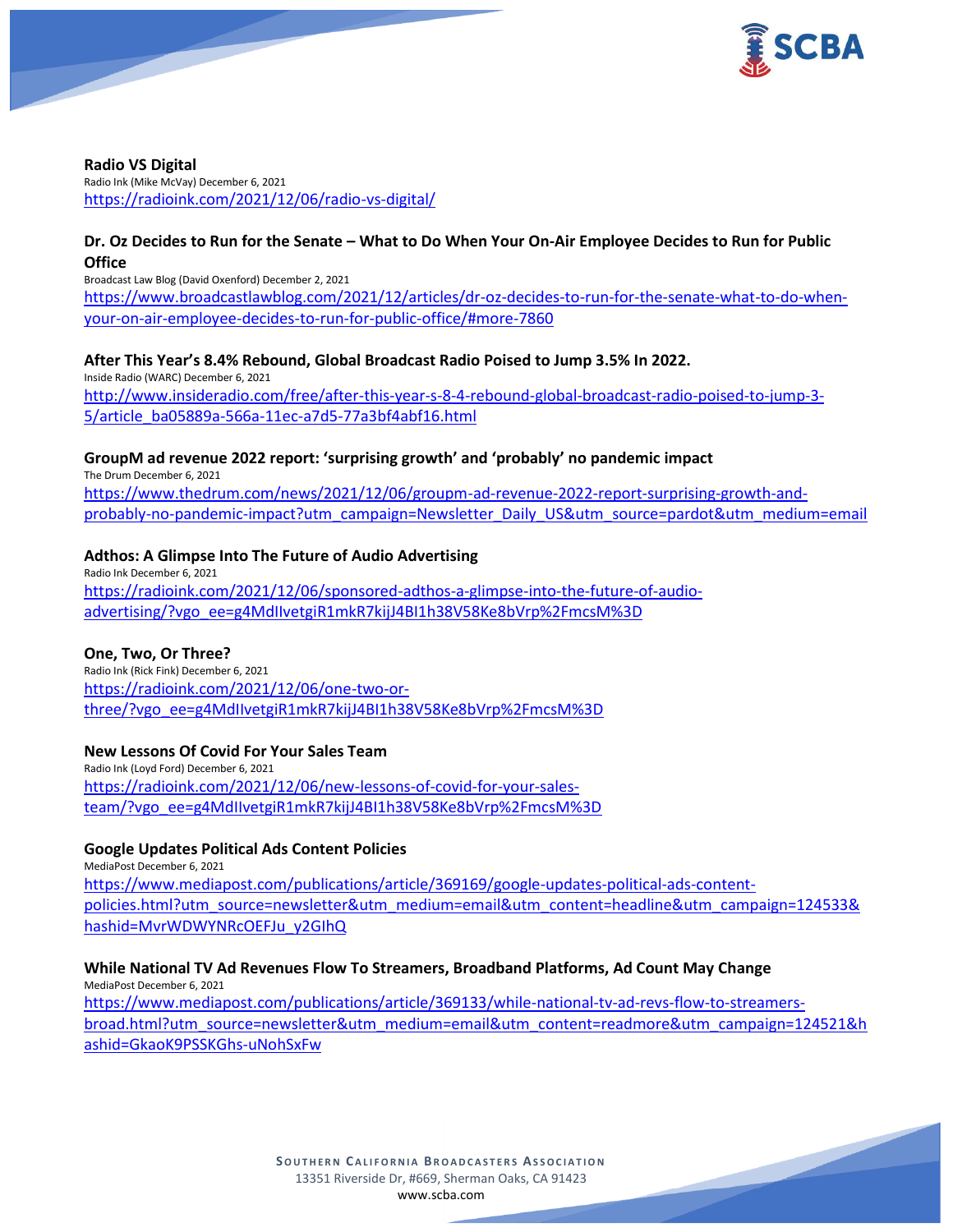



#### **MRC Data Releases the Annual U.S. Music 360 Report**

MRC December 6, 2021

**ATTACHMENT**: [U.S.-Music-360-2021-Draft-Report\\_Sneak-Preview](https://scba.com/wp-content/uploads/2021/12/U.S.-Music-360-2021-Draft-Report_Sneak-Preview_Sept-2021.pdf)

### **MAGNA: U.S. Ad Market Up 6%**

Radio + Television Business Report December 6, 2021 <https://www.rbr.com/magna-u-s-ad-market-up-6/>

### **Global Advertising Trends: Where Is Broadcast Media Heading?**

Radio + Television Business Report (WARC) December 3, 2021 <https://www.rbr.com/global-advertising-trends-where-is-broadcast-media-heading/>

# **With A More Normal Fall, Mobile Downloads Tick Higher In October Says Libsyn.**

Inside Radio (Libsyn) December 3, 2021 [http://www.insideradio.com/free/with-a-more-normal-fall-mobile-downloads-tick-higher-in-october-says](http://www.insideradio.com/free/with-a-more-normal-fall-mobile-downloads-tick-higher-in-october-says-libsyn/article_3c0e077a-547e-11ec-b315-8b8429f3366c.html)[libsyn/article\\_3c0e077a-547e-11ec-b315-8b8429f3366c.html](http://www.insideradio.com/free/with-a-more-normal-fall-mobile-downloads-tick-higher-in-october-says-libsyn/article_3c0e077a-547e-11ec-b315-8b8429f3366c.html)

# **Sports betting ads: Industry weighs how much is too much?**

AP December 2, 2021 [https://apnews.com/article/nfl-technology-entertainment-sports-lifestyle](https://apnews.com/article/nfl-technology-entertainment-sports-lifestyle-faeb8e8ee4909821455069cd806e00d0)[faeb8e8ee4909821455069cd806e00d0](https://apnews.com/article/nfl-technology-entertainment-sports-lifestyle-faeb8e8ee4909821455069cd806e00d0)

# **NAB And SoundExchange Seek Court Review Of Radio Streaming Royalty Rate Decision.**

Inside Radio December 2, 2021 [http://www.insideradio.com/free/nab-and-soundexchange-seek-court-review-of-radio-streaming-royalty-rate](http://www.insideradio.com/free/nab-and-soundexchange-seek-court-review-of-radio-streaming-royalty-rate-decision/article_bc98710a-5343-11ec-a234-2fd732b5a9ca.html)[decision/article\\_bc98710a-5343-11ec-a234-2fd732b5a9ca.html](http://www.insideradio.com/free/nab-and-soundexchange-seek-court-review-of-radio-streaming-royalty-rate-decision/article_bc98710a-5343-11ec-a234-2fd732b5a9ca.html)

# **Experts Split On Reforming Section 230's Social Media Protections**

MediaPost December 2, 2021 [https://www.mediapost.com/publications/article/369099/experts-split-on-reforming-section-230s-social](https://www.mediapost.com/publications/article/369099/experts-split-on-reforming-section-230s-social-me.html?utm_source=newsletter&utm_medium=email&utm_content=readmore&utm_campaign=124489&hashid=XOWE7PwdT4-lekA7MLbhQg)[me.html?utm\\_source=newsletter&utm\\_medium=email&utm\\_content=readmore&utm\\_campaign=124489&has](https://www.mediapost.com/publications/article/369099/experts-split-on-reforming-section-230s-social-me.html?utm_source=newsletter&utm_medium=email&utm_content=readmore&utm_campaign=124489&hashid=XOWE7PwdT4-lekA7MLbhQg) [hid=XOWE7PwdT4-lekA7MLbhQg](https://www.mediapost.com/publications/article/369099/experts-split-on-reforming-section-230s-social-me.html?utm_source=newsletter&utm_medium=email&utm_content=readmore&utm_campaign=124489&hashid=XOWE7PwdT4-lekA7MLbhQg)

# **A Strong Ad Start To The TV Season May Slow In 2022**

MediaPost December 2, 2021 [https://www.mediapost.com/publications/article/369068/a-strong-ad-start-to-the-tv-season-may-slow-in-](https://www.mediapost.com/publications/article/369068/a-strong-ad-start-to-the-tv-season-may-slow-in-202.html?utm_source=newsletter&utm_medium=email&utm_content=headline&utm_campaign=124489&hashid=XOWE7PwdT4-lekA7MLbhQg)[202.html?utm\\_source=newsletter&utm\\_medium=email&utm\\_content=headline&utm\\_campaign=124489&hash](https://www.mediapost.com/publications/article/369068/a-strong-ad-start-to-the-tv-season-may-slow-in-202.html?utm_source=newsletter&utm_medium=email&utm_content=headline&utm_campaign=124489&hashid=XOWE7PwdT4-lekA7MLbhQg) [id=XOWE7PwdT4-lekA7MLbhQg](https://www.mediapost.com/publications/article/369068/a-strong-ad-start-to-the-tv-season-may-slow-in-202.html?utm_source=newsletter&utm_medium=email&utm_content=headline&utm_campaign=124489&hashid=XOWE7PwdT4-lekA7MLbhQg)

#### **Global Ad & Marketing Spend On Track To Rise 7% In 2021.**

Inside Radio (pq media) December 2, 2021 [http://www.insideradio.com/free/global-ad-marketing-spend-on-track-to-rise-7-in-2021/article\\_dc7bb860-](http://www.insideradio.com/free/global-ad-marketing-spend-on-track-to-rise-7-in-2021/article_dc7bb860-5343-11ec-a477-27c6a345d85b.html) [5343-11ec-a477-27c6a345d85b.html](http://www.insideradio.com/free/global-ad-marketing-spend-on-track-to-rise-7-in-2021/article_dc7bb860-5343-11ec-a477-27c6a345d85b.html)